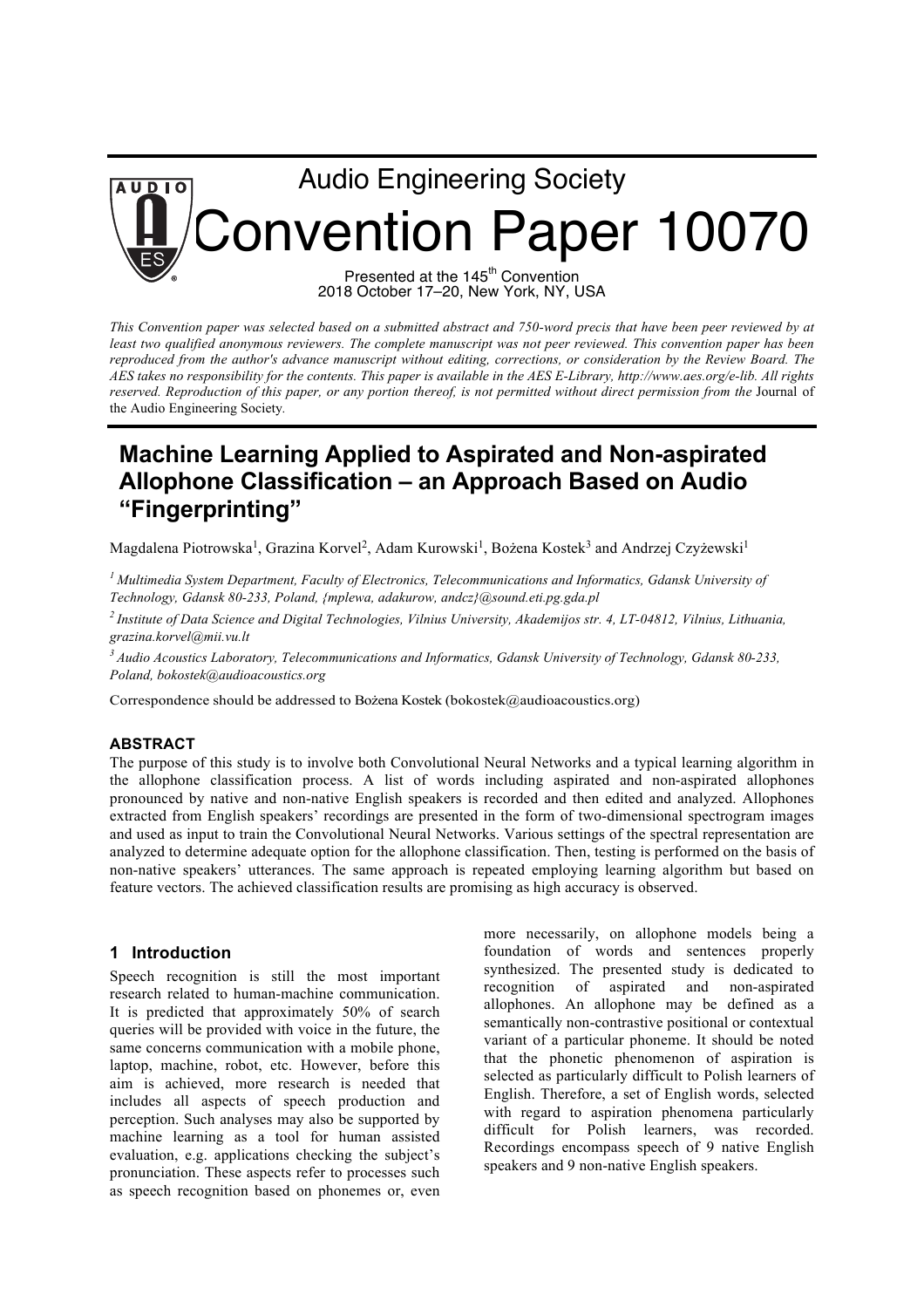The proposed approach involves both convolutional neural networks (CNN) classification based on spectrograms, processed for that purpose and exported as images to the CNN input and a learning algorithm utilizing feature vectors. For the CNNbased classification a two-dimensional representation of speech feature space is employed and makes the allophonic samples more populated than in the case of one-dimensional feature vectors. It should be remembered that machine learning needs pre-processing and parameterization as the first steps of speech recognition processes. Therefore, this study addresses these issues by demonstrating methods of extracting a twodimensional representation of speech dedicated to allophone evaluation, even though CNNs may act as a feature extractor themselves. We propose an approach that may be referred as "fingerprinting", used with success within the Music Information Retrieval (MIR) field, mainly for music or music genre recognition. Contrarily, for the learning algorithm audio parameters based on the MPEG 7 standard as well as features found in the MIR area are utilized.

The results included in this work can support English language education within tools that would automatically evaluate quality pronunciation with a focus on particular phenomena and related allophones. Recent studies on automatic quality of allophones/phonemes evaluation utilize speech recognition technology, (i.e. creating speech databases, feature extracting, machine learning) [1- 5] and to less extent concentrate on the phenomenon mechanism.

In our study we decided to take a hybrid approach to feature extraction and machine learning as a tool for human-assisted evaluation. Using various audio features to determine whether allophone is pronounced correctly or not may potentially lead to identification what causes the mistake. Objectivization of the phonology phenomena evaluation results by correlating it with feature vectors may also enable to automatically recognize proper/improper target pronunciation.

# **2 Allophonic material**

In the presented study, authors focus on the phenomenon of aspiration.

Aspiration of voiceless stop consonants is represented using the parameter of VOT (Voice Onset Time), which is defined as the time interval between the burst that marks the stop release and the onset of periodicity that reflects laryngeal vibration [6]. Polish and English differ in their implementation of VOT in cuing the contrast between  $/b$ , d, g/ and  $/p$ , t, k/. Polish uses pre-voicing or negative VOT values for voiced /b, d, g/ and short-lag VOT values for voiceless /p, t, k/ [7]. On the other hand, English contrasts short-lag VOTs for voiced /b, d, g/ and long-lag VOTs for voiceless /p, t, k/ [6,8]. Long VOTs in English voiceless stops are temporal representation of what is traditionally known as aspiration. Polish learners transfer pronunciation habits from their native language and do not produce sufficiently long VOT in English /p, t,  $k/$  [9]. The consequence is that their  $/p, t, k/$  in English have short-lag VOTs and, as a result, are perceived as voiced  $\overline{b}$ , d, g/ by native speakers of English. Aspiration occurs immediately before a stressed vowel; therefore information regarding energy distribution within the allophone is crucial. This information can potentially be extracted from visual representation such as spectrograms utilized in the presented study.

The experiment performed consisted of two stages. In **part I** a set of 30 words including aspirated and non-aspirated variants of plosive phonemes /p, t, k/ was used. Nine native speakers (6 male and 3 female) were asked to pronounce the words. In addition, parameterization of the recorded speech signals is performed using selected features.

Additionally in **part II** six words including aspirated /p, t, k/ was recorded by nine non-native speakers. Collected data are evaluated by the phonology expert with regard to the aspiration phenomena. Allophones, edited from speech of non-native English speakers are also evaluated by the phonology expert to check whether results of automatic evaluation based on the machine learning meet subjective expertise. The second set was collected to investigate the predictive properties of the implemented analyses.

# **3 Experiment I**

Different acoustic features have been proposed to separate speech units. Based on our experiments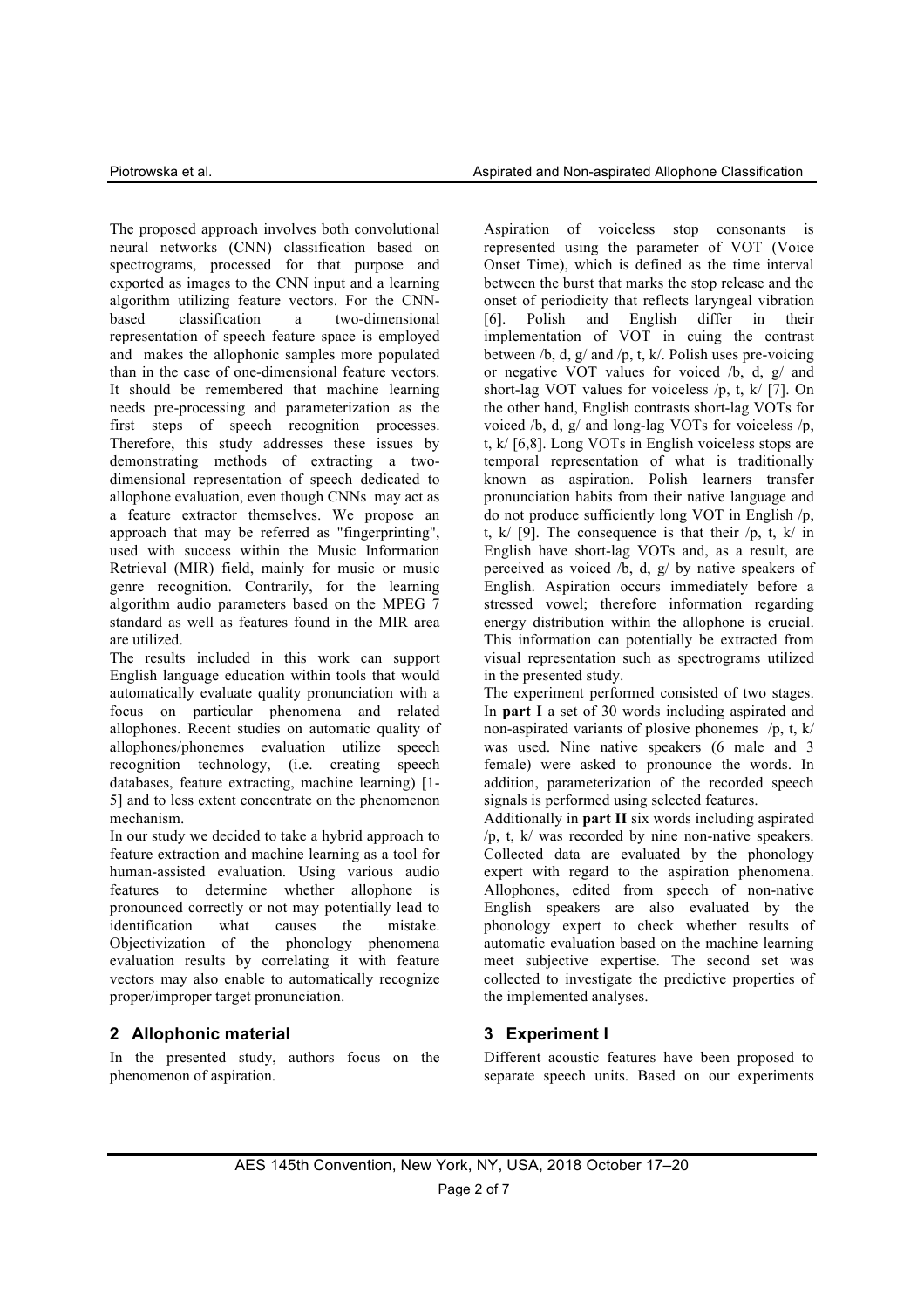carried out in the context of allophones, we can state that using standard speech parameters along with descriptors from the music area, the phoneme recognition accuracy is better, regardless of singular and specific features of voice exhibited by a speaker [10,11]. That is why the MPEG 7 standard-based features, as well as features derived from the MIR domain, are used in this research [12,13]. As already mentioned, aspiration occurs immediately before a stressed vowel. Therefore information regarding energy distribution within the allophone is crucial. Our initial investigations of phonological processes show that in order to determine aspiration of voiceless stop consonants, the parameters include energy measures of temporal distribution should be used [14]. The description of the features chosen for this research is included in the summary below. A list of these features is given in Table 1.

| Number of samples                         |
|-------------------------------------------|
| <b>RMS</b> Energy                         |
| Temporal Centroid (TC)                    |
| Number of samples exceeding RMS           |
| Number of samples exceeding $2\times RMS$ |
| Number of samples exceeding 3×RMS         |

Table 1. A list of features used for the automatic evaluation of aspiration.

The parameters no. 1-3 refer to the time domain and are widely used in the speech analysis. The first of them (number of samples) indicates the number of the samples included in the allophone. Root Mean Square (RMS) Energy gives a mean energy in the analyzed signal frame. Temporal Centroid is the time average over the signal energy envelope. The parameters no. 4-6 are also time domain representation but they are not extensively used because they were invented quite recently. These dedicated parameters proposed by Kostek and her coworkers [13] are the number of samples exceeding levels RMS, 2xRMS, 3xRMS.

Before the feature calculation starts, the speech signal is divided into short-time segments, the length of which is an integer power of 2. We use this approach, which is typical for an audio analysis and signal analytics, in order to get more accurate information.

#### **Techniques of allophone classification**

Denote by  $L$  – the number of allophones in training set. Let

$$
x_{l} = \{x_{l1}, x_{l2}, \dots, x_{ld}\}
$$
 (1)

be the d-dimensional feature vector of the *l*-th allophone *(l=1...L),* and

$$
c = \{c_1, c_2, ..., c_K\}
$$
 (2)

the set of class labels to which these allophones belong.

Consider a feature vector of the test allophones set which does not have a class label:

$$
x = \{y_1, y_2, \dots, y_d\} \quad (3)
$$

Our goal is to build a classifier to assign its unknown class label. In the experiment, two classical machine learning algorithms to compare classification rates are used. First of them is the Naive Bayes classification method based on Bayes theory [16]. The probability that a phoneme with feature vector y belongs to class  $c_k$   $(k=1...K)$  is:

$$
P(c_k \mid y) = \frac{P(y \mid c_k)P(c_k)}{P(y)}\tag{4}
$$

As we see from Eq. (4), the class condition density  $P(v|c_k)$  needs to be estimated. In this paper, Gaussian kernel density estimation is used. According to this theory, we obtained that:

$$
P(c_k \mid y) = \prod_{j=1}^d \left( \frac{1}{Nh} \sum_{i=1}^N \frac{1}{\sqrt{2\Pi}} e^{-\frac{1}{2}(\frac{y_j - x_{ij}}{h})} \right) \tag{5}
$$

where  $\lambda$  is the bandwidth for control of the smoothness of the density curve [17],  $N -$  the number of phonemes in class  $c_k$ . The test data are assigned to the class with the maximum class probability.

The second classification algorithm employed is *k*-Nearest Neighbors (*k*NN) [18], based on Euclidean distances among the elements of the test and training datasets. The Euclidean distance between the *l*-th allophone of training set and the unlabeled allophone of the test set is defined as:

$$
P(y, x_i) = \sqrt{\sum_{i=1}^{d} (x_{ii} - y_i)^2}
$$
 (6)

The optimum number of nearest neighbors is established by performing a series of preliminary tests.

The feature vector listed in Tab. 1 was calculated for each analyzed sample. The average parameter values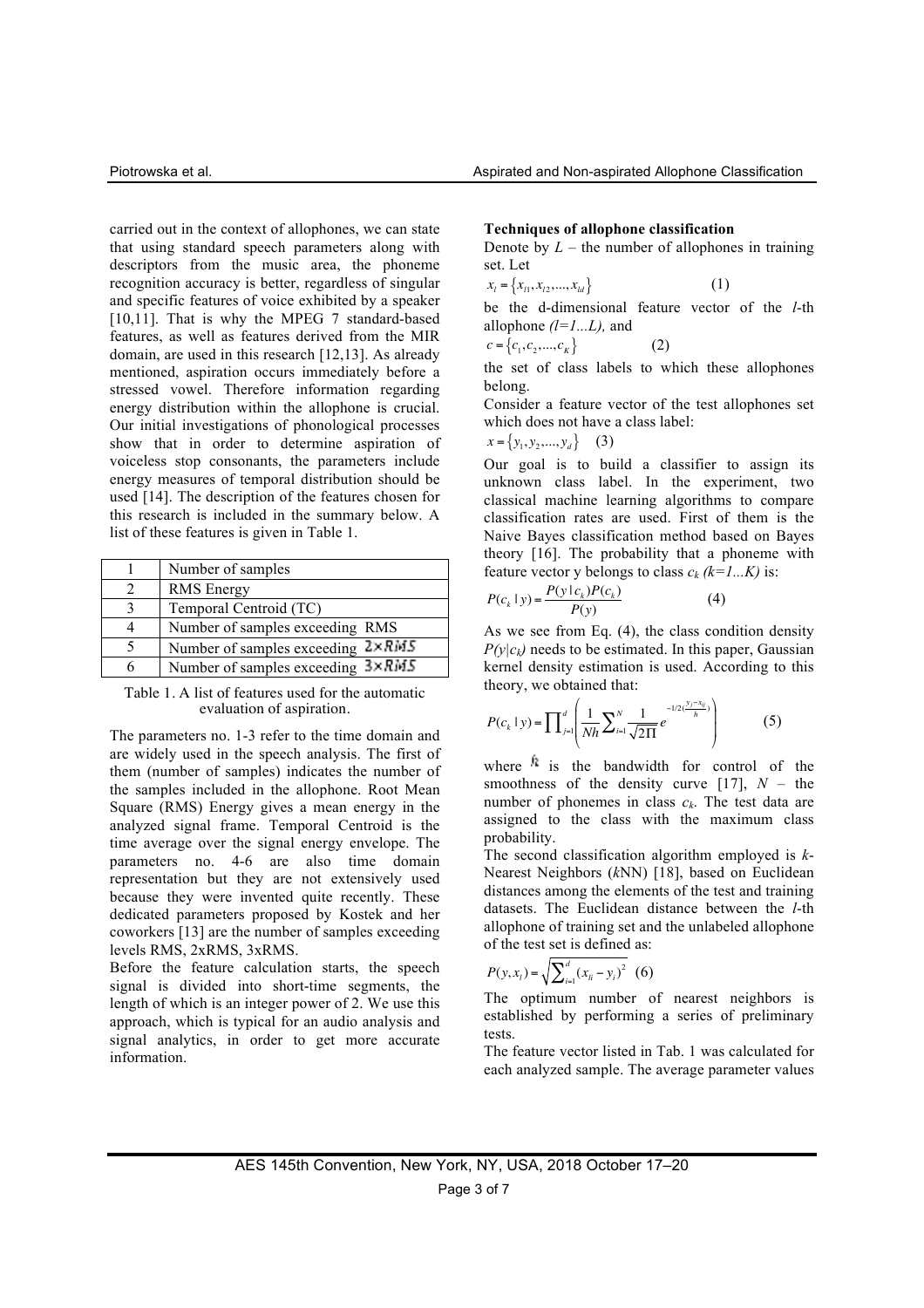normalized to the range [0,1] are included in Fig. 2 for aspirated and non-aspirated allophones.



Figure 1. The normalized values of parameters for aspirated and non-aspirated allophones averaged for all speakers (aspirated allophones are marked with a circle, non-aspirated ones are denoted with a cross)

The feature automatic classification was performed. Naive Bayes and *k*NN algorithms to compare classification rates were used. In order to verify the statistical significance of our calculations the crossvalidation technique is used. The data are partitioned into 9 equally sized segments, each consisting of one speaker's utterances. In the process, 9 iterations are performed. Within each iteration, the training of classifiers on the allophones of 8 speakers is performed, and estimation of system accuracy on the basis of the speech of the held-out speaker is obtained. The average results of allophones classification with regard to the aspiration for all plosive allophones and each allophone group separately are presented in Table 2.

| Alloph | Naive Bayes |            | kNN   |            |
|--------|-------------|------------|-------|------------|
| one    | Mean        | <b>STD</b> | Mean  | <b>STD</b> |
| /p/    | 87.78       | 13.944     | 83.33 | 14.142     |
| /t/    | 90.00       | 13.229     | 91.11 | 11.667     |
| /k/    | 86.67       | 14.142     | 88.89 | 13.642     |
| All    | 87.78       | 11.902     | 90.37 | 9.196      |

Table 2. The results of accuracy [in %] of classification of aspirated and non-aspirated allophones.

A possibility of classification of detection of aspirated vowels with the use of convolutional neural networks (CNN) was the next step of the research. An architecture proposed in the previous

work of authors was employed for this task [19]. An architecture of the network was optimized by adding layers of networks until the speed of convergence measured in terms of speed of the loss decreasing rate, where the loss is a measure of an error between desired answers and ones obtained from the CNN. Additionally, dropouts were used to increase generalization abilities of the network [20]. Adam optimizer algorithm was employed as a learning rate adjustment procedure [21]. The input data were 270 samples containing allophones with and without aspiration (135 examples of each). Examples were pre-processed by calculation of spectrograms. Each of examples was padded to the length of samples. Spectrogram was calculated with the use of Hamming window and with the overlap factor of 0.75. The length of a single frame assigned to a time step of a spectrogram was 128 samples. The input for the network consisted of two channels. The one calculated as an absolute value of a spectrogram (amplitude spectrogram denoted as *sabs*) calculated as

$$
s_{\text{abs}} = abs(s) \tag{7}
$$

and a value of phase (phase spectrogram denoted as *sphase*) calculated according to the following formula:  $s_{phase} = \tan^{-1}(s)$ . (8)

In both formulas *s* denotes complex-valued spectrogram. Then, both spectrograms were normalized by division of their standard deviation and subtraction of their mean value. An example of a pair of spectrograms is depicted in the Fig. 3.

The network was trained for 20 epochs and 200 examples were used as a training set and 70 were used as a validation set. The process of training was repeated 100 times to derive mean measures of performance. Learning rate was set to *1e-3*, the batch size was 20. Examples were assigned to training and validation set in a random way. To assess the uncertainty of outcomes, a confidence interval for mean accuracy of classifier was calculated according to the following formula

$$
f_{\text{conf}} = t_{\text{a/2}}(n-1) \frac{\sigma}{\sqrt{n'}},\tag{9}
$$

where  $f_{conf}$  is a confidence coeficient,  $\alpha$  is a significance level which in case of our study was assumed to be 0.05,  $\sigma$  is standard deviation and n is a number of samples used for calculation of the mean.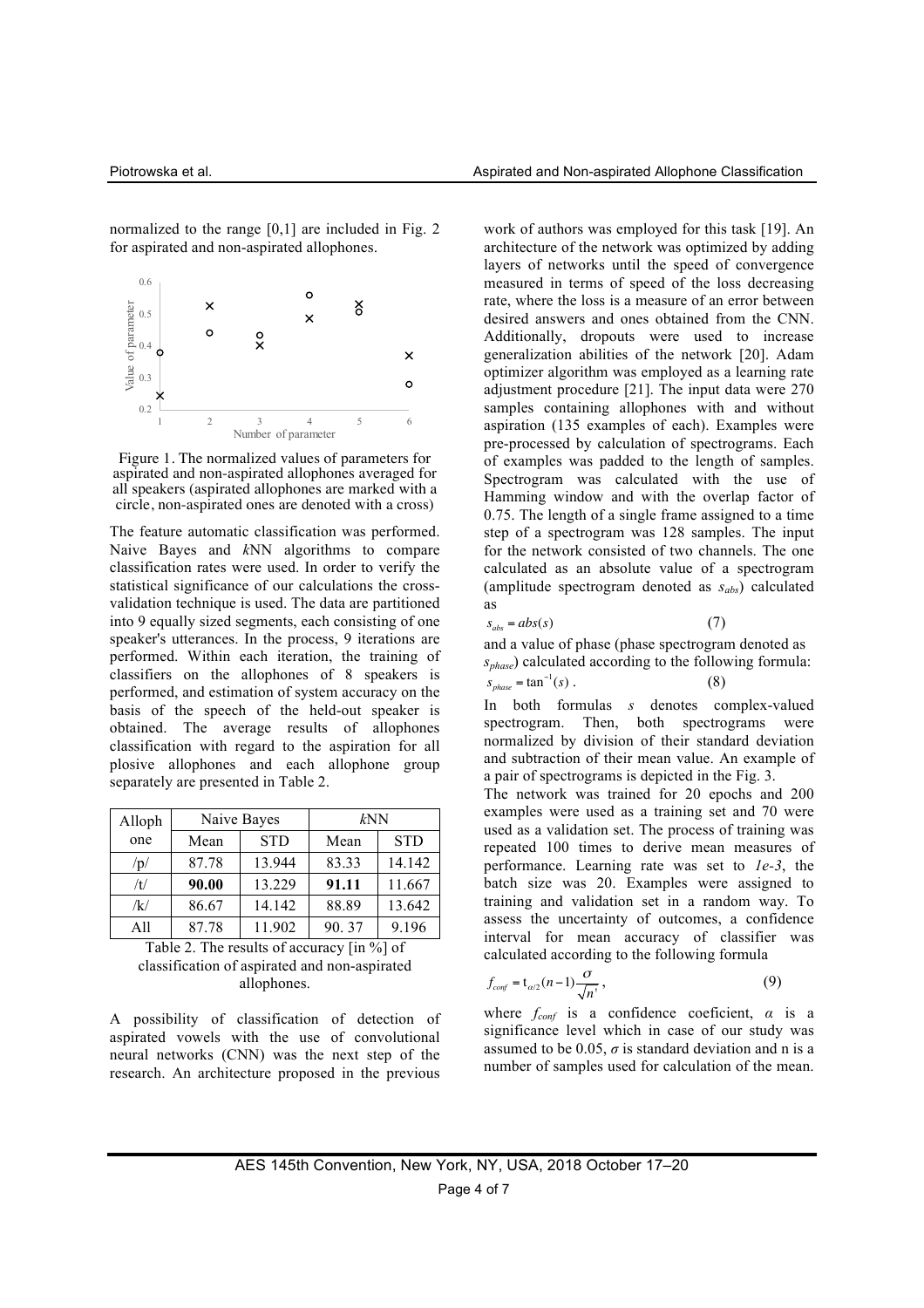A mean confidence interval can be then calculated from the following equation







#### Figure 4. The structure of the CNN used in our study.

where  $x_m$  is a true mean of variable x and  $\bar{x}$  is an estimate of a mean calculated as an arithmetic mean of samples – in our case, accuracies from 100 allophone classification experiments.

The mean accuracy obtained in experiment repeated 100 times is 0.844. The confidence interval calculated for this case is (0.818; 0.869), the standard deviation is equal to 0.128. The worst accuracy was 0.414 and the highest value of accuracy was 0.986.

# **4 Experiment II**

To further investigate the predictive properties of an automatic classifiers, classification of another set of 114 examples of allophones was performed. All of them were examples of allophones with aspiration. Occurrence of aspiration was also subjectively assessed by a group of phonology experts.

The result of allophone aspiration recognition based on feature extraction and machine learning approach is given in Table 3.

|          | Naive<br>Bayes | ∤NN |
|----------|----------------|-----|
| Accuracy | 55             | 69  |

Table 3. The results of automatic evaluation of aspirated allophones pronunciation, in [%].

We also tried to employ CNN model used for classification to perform analogous task and discern examples in which aspiration was really introduced by a speaker from ones which do not have such.

The CNN classification was performed 10 times with CNNs connected to accuracies greater than 92% and 10 networks of such type were used. The only modification with respect to the previous design of network was lowering the learning rate to the value of 1e-4 and increasing number of learning epochs from 20 to 50. Then, a percentage of classification errors was assessed. Results were analyzed with the use of formulas 9 and 10. Also, Pearson correlation factor was calculated for a series of answers obtained from CNNs and given by the experts. The calculation was performed accordingly to the formula 11 [22].

$$
r(x, y) = \frac{\text{cov}(x, y)}{\sigma_x \sigma_y} \tag{11}
$$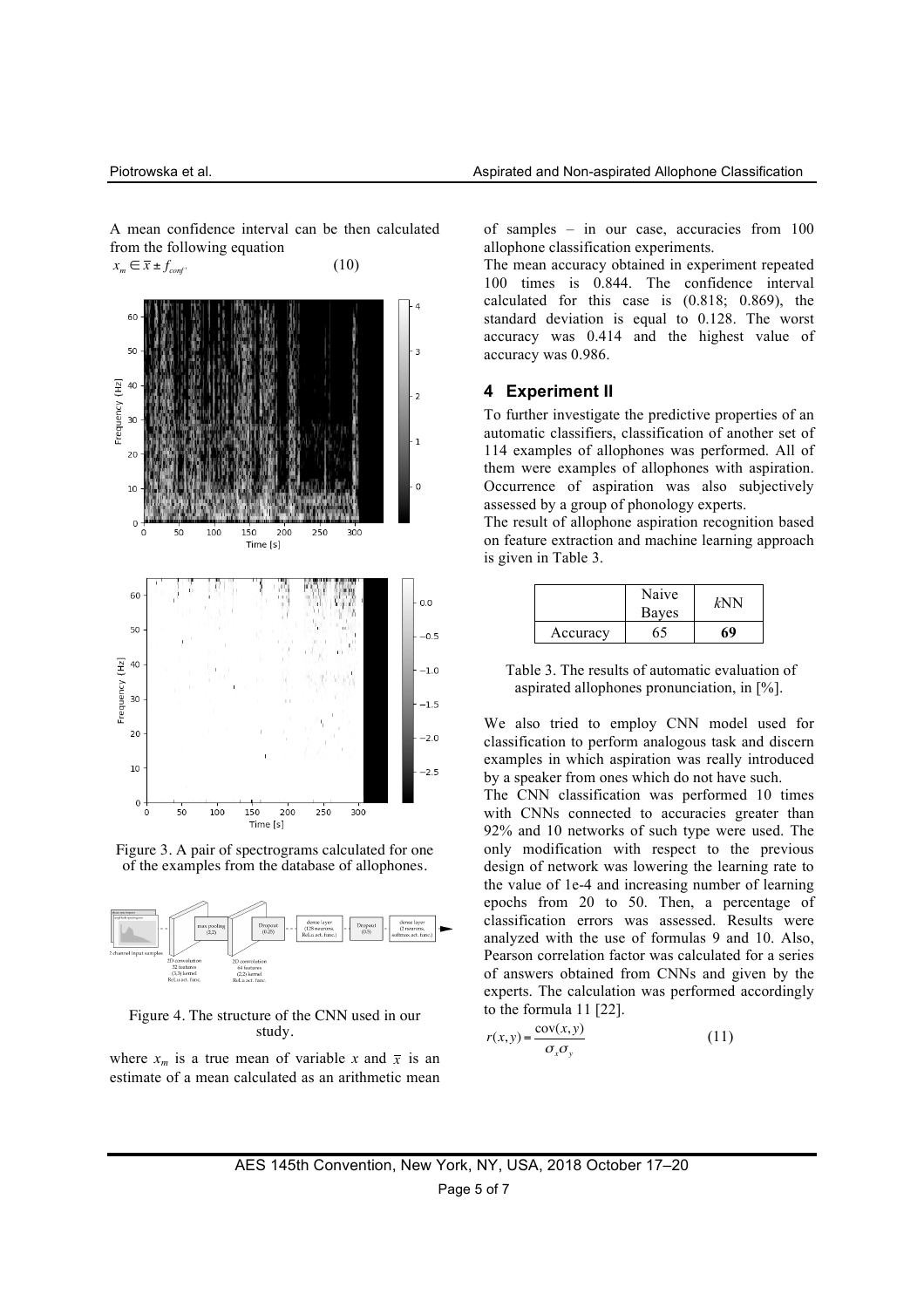where  $r(x,y)$  is a Pearson correlation factor calculated for a pair of vectors *x* and *y*. Standard deviations of these vectors are denoted as  $\sigma_r$  and  $\sigma_v$ respectively.

The CNN network error rate was on average 41.6% when compared to answers provided by experts. The confidence interval for the error rate is correspondingly 39.8% and 43.4%, and for correlation between CNN and experts' answers it is 0.076 and 0.170. The mean accuracy of the base dataset is 91.4%.

# **5 Conclusions**

Automatic classification of aspirated and nonaspirated /p, t, k/ allophones returned good results. High accuracy (91%, 90% and 84%) was achieved for all tested methods (respectively for kNN, Naive Bayes and CNN).

The analysis presented in this paper shows the potential for automated evaluation of pronunciation focused on phonological aspiration challenge for non-native speakers.

We achieved accuracy of 69% with *k*NN in the second part of the experiment, where we aimed for automatic evaluation of the correctness of aspiration for non-native speakers. The CNN was able to label correctly approximately 60% of examples in the second stage of experiment, however more research performed on larger database is needed in future to fully explore possibilities of such classification. The architecture of network presented in our paper may however serve as a starting point for such research.

All these remarks can lead to the conclusion that the approach proposed can be utilized in the automatic recognition of allophones and in future can be potentially used for automatic pronunciation evaluation.

# **Acknowledgments**

Research sponsored by the Polish National Science Centre, Dec. No.2015/17/B/ST6/01874.

# **References**

[1] Z. Ge, S. R. Sharma and M. J. Smith, "Adaptive frequency cepstral coefficients for word mispronunciation detection", in Image and Signal Processing (CISP), 2011, IEEE

4th International Congress on, vol. 5, pp. 2388-2391 (2011).

- [2] A. Czyżewski, M. Piotrowska, and B. Kostek, "Analysis of allophones based on audio signal recordings and<br>parameterization". The Journal of the parameterization", The Journal of Acoustical Society of America 141 (5), pp. 3521-3521 (2017).
- [3] P. Dalka, P. Bratoszewski and A. Czyżewski, "Visual Lip Contour Detection for the Purpose of Speech Recognition", In *Signals and Electronic Systems (ICSES),* IEEE *2014 International Conference on*, pp. 1-4 (2014).
- [4] S. Wei, G. Hu, Y. Hu and R. Wang, "A new method for mispronunciation detection using<br>support vector machine based on support vector machine based on<br>pronunciation space models", Speech models", Speech Communication, vol. 51, no. 10, pp. 896-905 (2009).
- [5] G. Korvel and B. Kostek, "Voiceless Stop Modelling and Framework Based on MISO Dynamic System", Archives of Acoustics, 3, 42, pp. 375 - 383, 10.1515/aoa-2017-0039 (2017).
- [6] L. Lisker and A. S. Abramson, "A cross language study of voicing in initial stops: Acoustic measurements. *Word* 20, pp. 384- 422 (1964).
- [7] Mikoś, J. L. P. A. Keating and B. J. Moslin, "The perception of voice onset time in Polish", *Journal of the Acoustical Society of America* (S1), 63, S19 (1978).
- [8] P. A. Keating, W. Linker and M. Huffman, "Patterns of allophone distribution for voiced and voiceless stops", *Journal of Phonetics* 11, pp. 277-290 (1983).
- [9] E. Waniek-Klimczak, *Temporal parameters in second language speech: An applied linguistics phonetics approach*. Łódź: Wydawnictwo Uniwersytetu Łódzkiego,  $(2005)$ .
- [10] G. Korvel, B. Kostek, "Examining Feature Phoneme Recognition", Proceeding of IEEE International Symposium on Signal Processing and Information